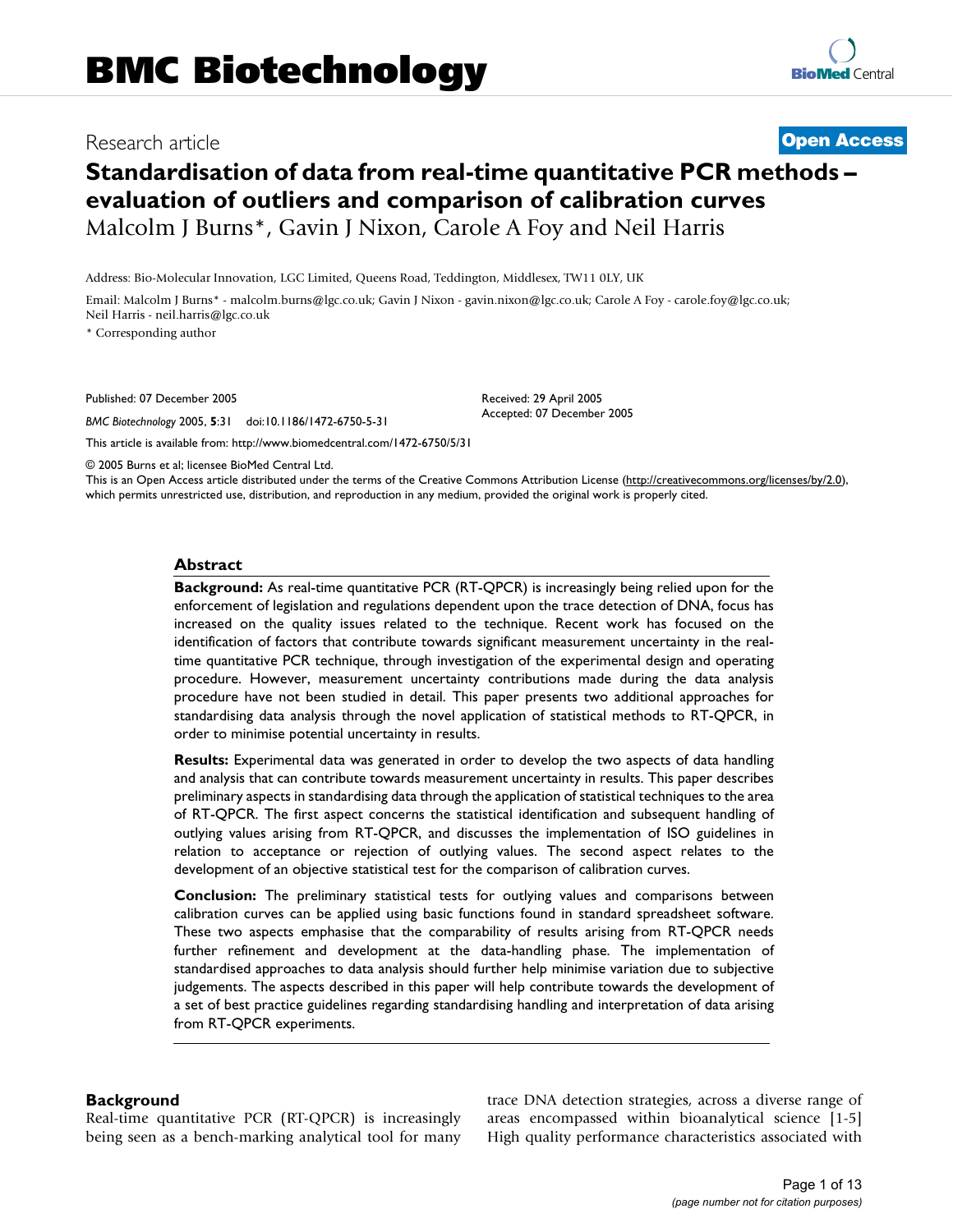this technique include throughput, reproducibility, specificity, and sensitivity. These characteristics in association with its wide applicability [6,7], have meant that RT-QPCR is now being seen as a 'gold standard' for comparative purposes across a number of disciplines inclusive of regulation and legislation [8-10]

Because of the wide applicability of RT-QPCR, there is now a wealth of information pertaining to the analytical results derived from this molecular technique [11,12] For this reason, it is imperative that the performance characteristics and uncertainty contributions from a particular application of RT-QPCR are known with high confidence. Without these defined criteria, the method cannot be qualified as performing 'fit for purpose', and speculation may arise regarding the interpretation and assurance with which results are derived [13].

For a given assay, measurement uncertainty estimation helps identify components of variability and make reasonable estimates of these components' effects upon the end result [2,13] Current quality regulations dictate that any result from an analytical laboratory should be given with an associated uncertainty estimate, and this is now included under the remit of ISO 17025 [14-16]. In relation to RT-QPCR, much of the current focus of measurement uncertainty estimation is based upon identifying factors associated with the experimental conditions of the analytical technique [17-20]. For example, uncertainty in RT-QPCR can arise from the use of laboratory equipment and reagent preparation associated with the initial DNA extraction procedure.

Additionally, recent studies have examined the underlying mathematical model associated with RT-QPCR, inclusive of the precision of replicate standard curves [21]. Progressing from this, the use of a sigmoidal function to model fluorescence data as a more reliable alternative to using standard curves has been proposed [22]. Aspects associated with the in-house validation of RT-QPCR measurements have also been examined [23,24], and some of the pertinent factors that account for a lot of the variation in RT-QPCR measurements have been reviewed [25].

A critical aspect that has not been examined in great detail is the area of data handling and interpretation. The vast volume of data being generated by RT-QPCR means that a large number of statistical tools and approaches can be applied to analyse the results [26]. However, if there are no guidelines or standardised approaches for this data handling and interpretation, then significant variation in the end result can also be attributed to this area. As one of the functions of measurement uncertainty estimation is to identify all potential factors that contribute towards the variation in the end result, then the area of data handling and interpretation is a fundamental aspect that should also be examined in detail.

Previous studies have identified production of calibration curves, interpretation of data from duplex and singleplex reactions, and transformation of data, as areas that can contribute towards variation in the interpretation of RT-QPCR data [2]. The current study contributes further towards standardised methodologies that can be implemented when results are interpreted from trace detection situations. In the current paper, two additional aspects of data analysis are presented, which can potentially give rise to different interpretations of results from real-time PCR experiments if standardised guidelines are not adhered to in their implementation.

The first aspect concerns the identification and subsequent handling of outlying values. Inclusion of outlying values in a data set is liable to give rise to erroneous interpretations. For many data sets arising from analytical procedures, it is often advantageous to display the distribution of the data set visually, to aid in the identification of potential outliers. There are also a number of statistical tools available that facilitate an objective test as to whether a data point should be classified as outlying [27].

However, there are inherent difficulties associated with conducting analysis of data arising from RT-QPCR [2]. Some of these problems originate from the artificially imposed end cycle number, which represents the total number of amplification cycles performed on the RT-QPCR platforms. The rather arbitrary assignment of this value coupled with the non-normal distribution of blank controls and data points that lie close to this value can make the identification of outlying values problematic. The establishment of guidelines on how to identify and handle outlying values given the regulatory and legislative dimension that RT-QPCR now occupies, is thus of fundamental importance in minimising potential measurement uncertainty.

This paper describes a simple visual approach as an initial step to identifying potential outlying values using a 'box and whisker' plot, and then suggests the use of a statistical test to objectively assess values to determine whether the data points are outliers. Additionally, the implementation of ISO guidelines is discussed in relation to acceptance or rejection of statistical outliers.

The second aspect relating to analysis of data arising from RT-QPCR concerns the comparison of calibration curves. Calibration curves are produced based on measuring an instrument response according to a range of standards of known analyte concentration. For RT-QPCR studies, the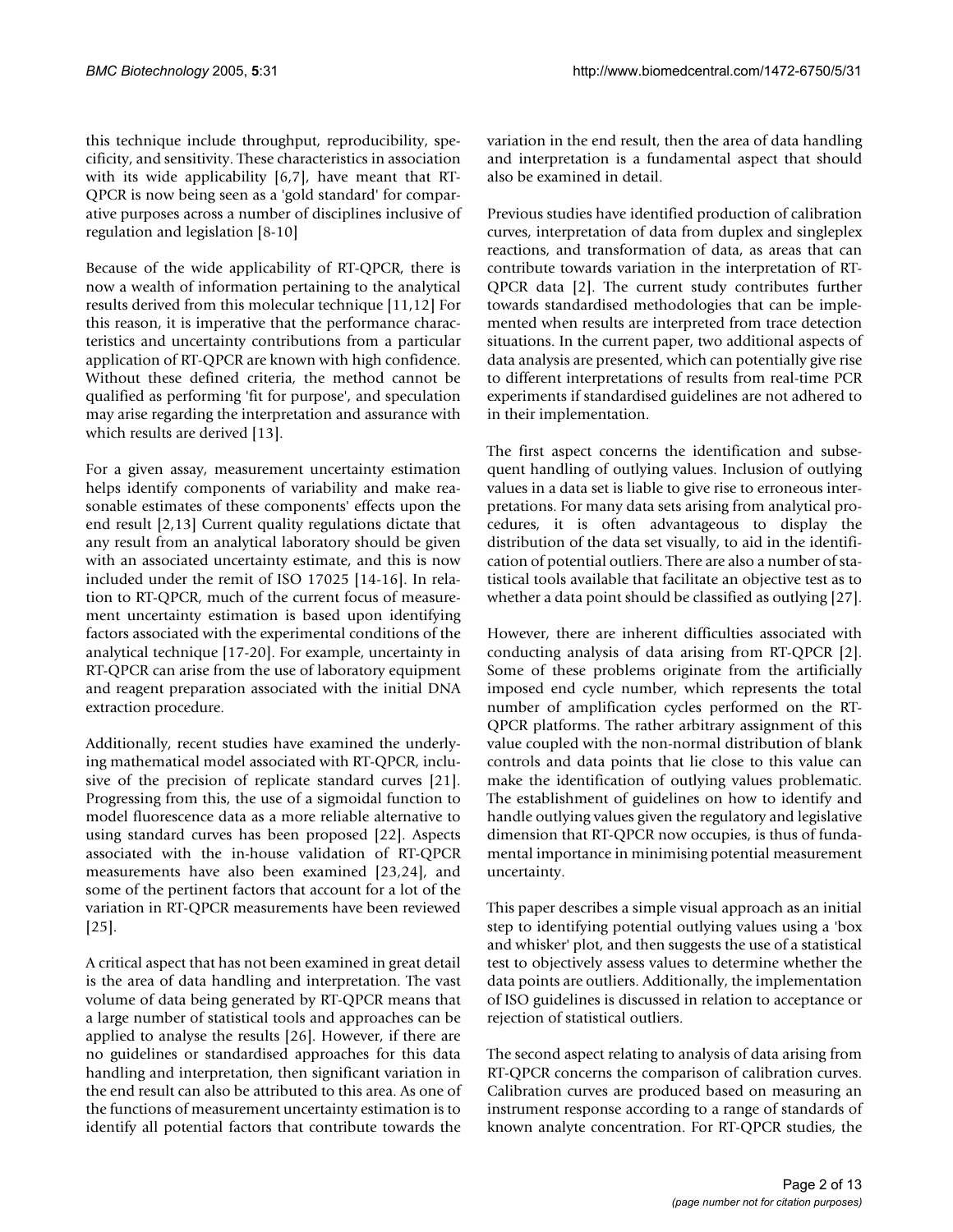DNA content of an unknown sample is then estimated by translating the value of the measurand associated with a sample into its corresponding DNA concentration based upon the equation relating to the calibration curve.

Calibration curves arising from PCR are often compared to one another in order to judge if they are performing the same. One way of doing this is to examine the magnitude of the regression coefficient associated with the calibration curve produced through simple linear regression. This regression coefficient is equal to the gradient or slope of the line and is related to the efficiency of PCR amplification. The current state of the art in RT-QPCR for comparison of calibration curves is to do so visually in order to assess any difference between these regression coefficients [28]. This visual comparison is potentially very subjective, and there is a need for an objective statistical test that will indicate the likelihood of two regression coefficients being equal. Such a test is described in detail in this paper so that it can be applied using basic functions found in standard spreadsheet software, and the implementation of its principles should further help minimise variation due to probable subjective judgements.

This paper further highlights original applications of statistical tools to the analysis of data arising from RT-QPCR techniques. Approaches for identifying and handling outlying values, and techniques for comparing calibration curves, are examined. These aspects are discussed with a view to helping minimise potential measurement uncertainty arising from the area of RT-QPCR data analysis. The analysis of these aspects illustrates preliminary methods in which to standardise the reporting of results. To fully explore and model the optimal approach to data handling from RT-QPCR requires a collaborative effort between scientists and statisticians alike. It is hoped that the approaches outlined here will contribute towards the development of a set of best practice guidelines with which to help standardise handling and interpretation of data arising from RT-QPCR.

#### **Results and discussion** *Outlier testing*

A preliminary method to identify potential outliers is presented here, based on initially displaying data sets as graphical box and whisker plots [29]. These graphs were produced using Statistica 6.0 software (Statsoft Inc., USA) but can be reproduced using other statistical software packages.

The rationale behind the box and whisker plot was as follows. The midpoint of a data set was calculated and represented by the median. A box drawn around this midpoint represented the inter-quartile range, which encompassed 50% of the range based on the 1st quartile (25% confidence level) to the 3rd quartile (75% confidence level). The whiskers outside of the box represented an additional selected range, encompassing 5% to 95% of the range of results. Data points that lay substantially beyond the range of this box and whisker plot were identified as potential outliers. Typically, potential outliers were identified when the value associated with a data point was larger than an upper limit of 1.5 times the height of the box, or below the lower limit of 1.5 time the height of the box.

A more formal definition is outlined below:

Upper limit =  $(75<sup>th</sup>$  percentile) + (outlier coefficient\* $(75<sup>th</sup>$ percentile – 25th percentile))

Lower limit =  $(25<sup>th</sup>$  percentile) - (outlier coefficient\* $(75<sup>th</sup>$ percentile – 25th percentile))

The default setting for the outlier coefficient is 1.5.

If the value associated with a data point was above the upper limit, or below the lower limit, it is thus characterised as a potential outlier.

Data set 3 was produced based on measuring cycle threshold (Ct) values associated with three samples X, Y, and Z, which consisted of 18 replicate observations per sample. The Ct value indicated the cycle number where the target analyte signal crossed a pre-set threshold value during RT-QPCR. The graph in Figure 1 shows the results from data set 3 that has been displayed according to a box and whisker plot, using the description outlined above where the whiskers encompass 5% to 95% of the range of results.

An outlier can be defined as a data point that does not follow the typical distribution of the rest of the data set and can be regarded as an irregular observation. Example causes of outlying data points include the sample being atypical, the underlying distribution of the data set being non-normal in nature, operator error, a measurement mistake or transcription error, or purely due to chance variation. Potential outliers can arise due to this latter chance variation, where the data point is correct in nature and is simply more divergent than the majority of the data set, or they can arise due to errors where the value of the data point is erroneous. An objective test is needed to calculate the probability that a single data point is different from the rest of the data set purely due to chance alone.

The use of the "box and whisker" plot is a useful diagnostic aid in achieving this, and a number of further statistical tools exist which can be used in conjunction to conduct this objective test [30]. The Grubbs' test [31] for identification of outlying values will be outlined here due to its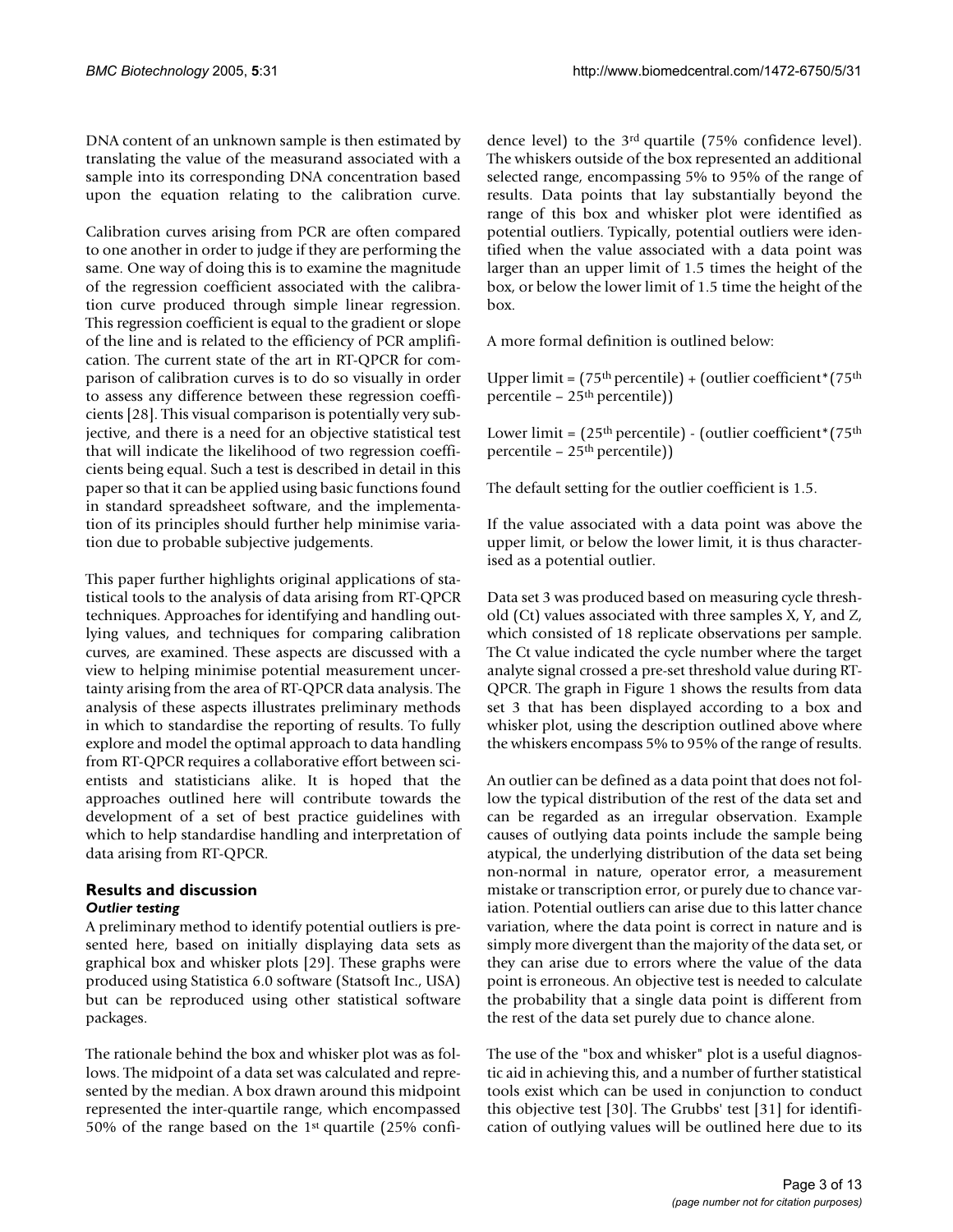

#### **Figure 1**

**Box and whisker plots applied to data set 3 to identify potential outliers**. The three samples of X, Y and Z are represented on the graph. The response variable on the y-axis is represented by Ct (cycle threshold value). For each sample, the median is indicated as the smaller box, and the large box indicates the inter-quartile range ( $1<sup>st</sup>$  to  $3<sup>rd</sup>$  quartiles). Box and whiskers encompass 95% of the range of the data associated with each sample.

ease of application, computational simplicity, and its recommendation as described in the International Standard Organisation document ISO 5725-2 [32].

Alternative names for the Grubbs' test are the maximum normalised residual test and the extreme studentized deviate.

The null hypothesis for the Grubbs' test is that there are no outliers in the data set, whilst the alternative hypothesis is that there is at least one outlier present. The test statistic for the Grubbs' test is computed from:

$$
\textbf{G} = \max \ \frac{[Y_i - \overline{Y}]}{\text{sd}}
$$

Where:

G = test statistic associated with Grubb's test

Y*i* = *ith* observation from data set / suspected outlier

*Y* = sample mean

sd = standard deviation of data set

The test statistic can be interpreted as the largest absolute deviation from the sample mean in terms of the sample standard deviation.

It is possible to calculate the probability associated with the test statistic using formulae, but it is more common to determine the critical values associated with the test statistic using tables available in statistical publications [31]. We have used tables to determine the probability associated with the test statistic, so that the approach for identifying outliers can be applied using standard spreadsheet software rather than specialist statistical software.

Based on ISO 5725 guidelines, outlying data points can be characterised according to the probability that their associated values can arise due to chance alone. Those values, which lie between 95% and 99% of the expected range of the characterised distribution, are termed stragglers (P value between 5% and 1%), and those values, which lie beyond 99% of the range of the characterised distribution, are termed outliers (P value below 1%).

From the box and whiskers plot illustrated in Figure 1, potential outliers were observed in all three samples of X, Y and Z. The most extreme potential outlier was observed in sample Z and the least extreme potential outlier in sample X. The Grubbs' test was applied to each of the samples as an objective assessment as to whether these data points should be classified as outliers or stragglers according to ISO guidlines. The results of the Grubbs' test are shown in Table 1.

For sample X, the test statistic associated with the potential outlier was 1.89 based on 18 data points. According to statistical tables [31] in order for the extreme value to be a straggler (beyond 95% of the range) the test statistics must be 2.50 or higher for 18 observations. This implied that the extreme value was not inherently different from the majority of values for sample X, and was within the 95% confidence interval of the mean of that data set. Thus the extreme value was included for subsequent analysis, as it was not considered inherently different from the rest of the data set.

For sample Y, the potential outlying value has a response value (Ct) of 24.41, which appeared distinct from the rest of the range of the distribution for sample Y. The Grubbs' test statistic for this value was 2.63, which indicated that it lay between 95% and 99% of the normal range of the sample Y based on statistical tables. According to ISO guidelines this should be considered as a straggler.

The extreme value in sample Z had an associated Ct value of 28.79. The Grubbs' test statistic associated with this data point was 3.83 that indicated that the value lay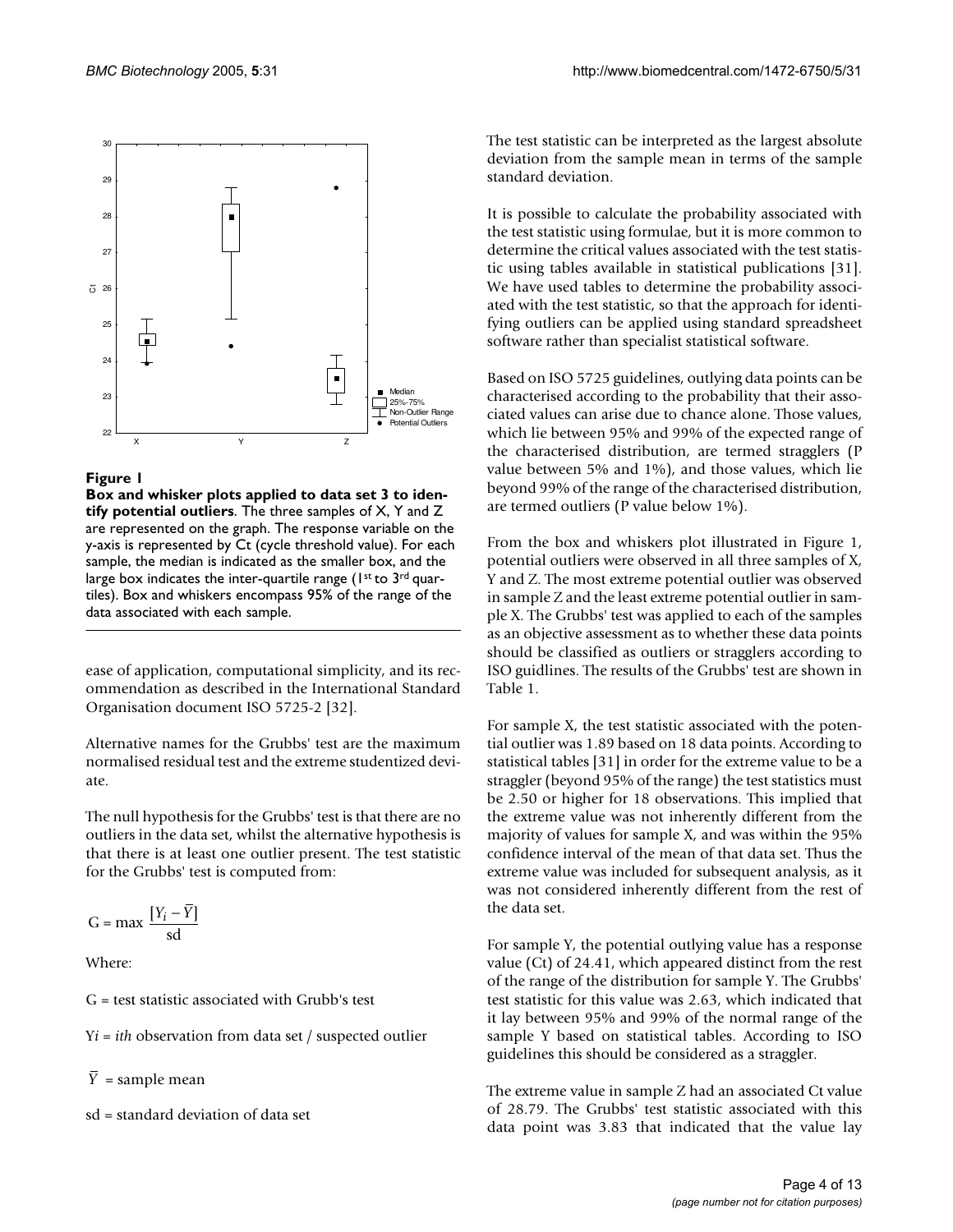|                                |                    | <b>Sample</b> |         |
|--------------------------------|--------------------|---------------|---------|
|                                | $\pmb{\mathsf{x}}$ | Y             | z       |
|                                | 24.24              | 24.41         | 22.97   |
|                                | 23.97              | 27.21         | 22.93   |
|                                | 24.44              | 27.02         | 22.95   |
|                                | 24.79              | 26.81         | 23.12   |
|                                | 23.92              | 26.64         | 23.59   |
|                                | 24.53              | 27.63         | 23.37   |
|                                | 24.95              | 28.42         | 24.17   |
|                                | 24.76              | 25.16         | 23.48   |
|                                | 25.18              | 28.53         | 23.80   |
|                                | 25.14              | 28.06         | 23.43   |
|                                | 24.57              | 27.77         | 23.66   |
|                                | 24.49              | 28.74         | 28.79   |
|                                | 24.68              | 28.35         | 23.77   |
|                                | 24.45              | 28.80         | 23.98   |
|                                | 24.48              | 27.99         | 23.56   |
|                                | 24.30              | 28.21         | 22.80   |
|                                | 24.60              | 28.00         | 23.29   |
|                                | 24.57              | 28.21         | 23.86   |
| <b>Potential outlier value</b> | 23.92              | 24.41         | 28.79   |
| Grubbs' test statistic         | 1.89               | 2.63          | 3.83    |
| Outlying value classification  | Non significant    | Straggler     | Outlier |
| <b>Recommendations</b>         | Accept             | Accept        | Reject  |

**Table 1: Statistical identification of outliers on data set 3. Data set 3 comprised of three samples X, Y, and Z. Each sample consisted of 18 replicates of known analyte concentration. The table lists the response values (Ct) associated with these 18 replicates per sample, as well as indicating which values appeared to be potential outliers according to the box and whisker plots. For each sample, the Grubbs' test statistic is computed, as well as the classification and recommendations according to ISO guidelines.**

beyond 99% of the range of sample Z, given a normal distribution. This value was thus considered as an outlier according to ISO guidelines.

ISO 5725 provides recommendations regarding the handling of potential outliers [32]. It suggests retention of stragglers in a data set unless there is a technical reason not to do so, based on the rationale that at the 95% level of confidence, there is a reasonable probability (5%) that the straggler could arise from the data set purely due to chance alone. However, for data points classified as outliers, ISO guidelines recommend rejection of the value before the subsequent data analysis, unless sufficient justification is given to retain it. This is based on the premise that there is an unacceptably high chance that the value does not belong to the rest of the data set.

Retention of statistical outliers in a data set can cause the mean value to be changed slightly whilst the confidence interval can be greatly increased. For example, when the single outlier has been removed from sample Z (Table 1), the mean and standard deviation associated with the data set are 23.46 and 0.40 respectively. However, inclusion of the single outlier gives a mean of 23.75 and a standard deviation of 1.32. This effect is particularly important not only if the sample is being used to construct a calibration curve, but also if that sample is being analysed in order to estimate an unknown analyte level associated with it.

There are potential difficulties associated with conducting the analysis of data arising from RT-QPCR. Many of these difficulties arise from the artificially imposed end cycle number. This end cycle number represents the maximum number of cycles that the RT-QPCR platform is instructed to perform for a given assay. Results arising from RT-QPCR platforms are typically expressed as cycle threshold values (Ct values). Because of the nature of RT-QPCR, blank control samples consisting of no template controls do not give a zero Ct value, but instead give a response value that is equal to the end cycle number. Samples that fail to amplify, or ones that are true blanks, will have a mean equal to the end cycle number with a standard deviation of zero. Potentially this can cause problems when visually inspecting a data set for outlying values, as data points near the end cycle number may be wrongly rejected when they represent true values. This is of particular importance when estimating limits of detection and quantification associated with an assay where the confidence associated with a reported result may be in question.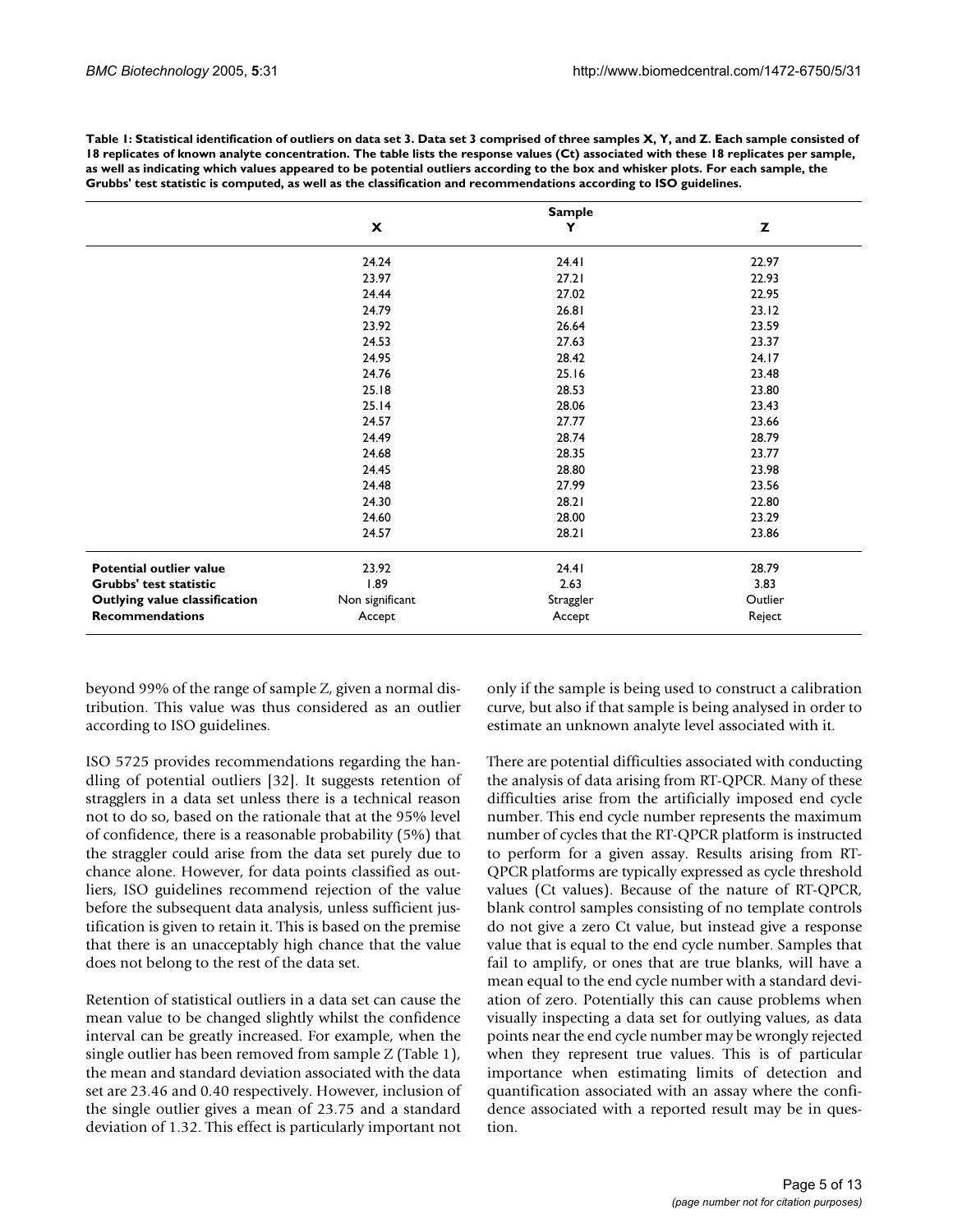Aside from the statistical test outlined here, there are a number of approaches that can be implemented in order to accommodate or reject any data points that could be considered outliers. For example, one approach is to use the unadulterated data in order to assess the performance of different PCR platforms. This is based on the premise that if the same quality regulations are adhered to in the operation of each platform, the number of erroneous data points in each data set will be indicative of the overall performance of that platform. A further approach is to artificially impose a maximum Ct value, above which any values will be rejected based on the risk of being outlying values, resulting from non-specific amplification, for example. Dependent upon the capabilities of the realtime PCR platform, this approach has the potential to incorrectly omit values that validly add information to the analysis. An additional approach includes the use of experience to identify potential outliers, which can be extremely subjective and variable in nature, but is arguably a method of practical use. Other approaches exist to improve the quality of data arising from RT-QPCR, many of these being subjective in nature or exhibiting a potentially high chance of incorrectly rejecting data points that would add value to the analysis. The statistical procedure and approach outlined above provides a basis for more objective determination of when to accept or reject potential outlying data points.

#### *Limitations of approach and comparison to other methods*

A limitation of the Grubbs' test is that the test assumes that the data set follows an approximately normal distribution. The user should first test their data set for significant departure from normality before proceeding. Tests such as the Shapiro-Wilk W test [33] and Lilliefors test [34] can be used to test for normality. Transformation of the raw data values into a mathematical derivative, for example through using logarithms, may help normalise the data set and make it amenable for further parametric statistics [35]. Outlier tests for non-normally distributed data can be applied, but the power of these tests is relatively poor, and they are more difficult to apply.

The particular form of the Grubbs' test illustrated in this paper detects one statistical outlier at a time. Alternative tests for single outliers exist, for example Dixon's Q test [36], although the Grubbs' test is usually considered to be more robust, and the Grubbs' test is recommended as an applicable outlier test according to the International Standard Organisation guidelines ISO 5725-2 [32].

The Grubbs test is only valid for the detection of two or less outliers in a data set. Derivations of the Grubb's test also exist for detecting pairs of outlying values, but a discussion of these is beyond the remit of the current article. It is possible to use the Grubbs' test iteratively on the remainder of the data set in order to identify all potential outliers. However, such multiplicity of testing decreases the power of the Grubbs' test and this use of repeated significance tests in a single study can thus increase the probability of obtaining false positive results. Statistical techniques for handling the iterative elimination of outliers can be used, and for identification of multiple outliers within a data set that consists of 25 or more values that follow a normal distribution, it is recommended that further outlier tests such as the Rosner's test be considered [30].

## *Comparing regression coefficients*

For RT-QPCR, the majority of calibration curves are fitted using a simple linear regression model, although alternative models are available [2,37,38]. This simple linear regression model uses the method of least squares, which establishes the best fitting straight line based on minimising the residual variance between the predicted model and the observed data points. The resulting linear regression equation is often displayed in the form of  $y = bx + c$ , where y is the dependent variable, x is the independent variable, b is the gradient of the line, and c is the intercept of the line on the y-axis. Comparisons between different calibration curves are usually conducted based upon using the regression coefficient. This regression coefficient (b) represents the gradient, or slope of the line, associated with the calibration curve, and is also related to the amplification efficiency of the real-time PCR reaction. For many RT-QPCR applications, an assumption is made that the PCR efficiency of the standards used to construct the calibration curve is the same as the PCR efficiency associated with the samples under evaluation. Thus, comparison of regression coefficients is an important quality step. This regression coefficient corresponds to the gradient of the rate of change of the dependent variable (y) per unit change in the independent variable (x). The most common way of comparing calibration curves together for real-time PCR is to inspect the gradient of the two regression lines visually on the same or separate graphs [28]. However, this only provides a subjective assessment of the differences between the two lines.

Outlined below is an objective statistical test that calculates the probability that any differences observed between two regression coefficients are due to chance alone.

This test is a simplified derivative of an analysis of covariance. The analysis of covariance is recommended as the best choice for comparing regression lines [39], and a review and explanation of the full procedure are given in [40,41]. The test is explained in detail using data sets 1 and 2 so that the computations involved in the worked example can be readily implemented using only basic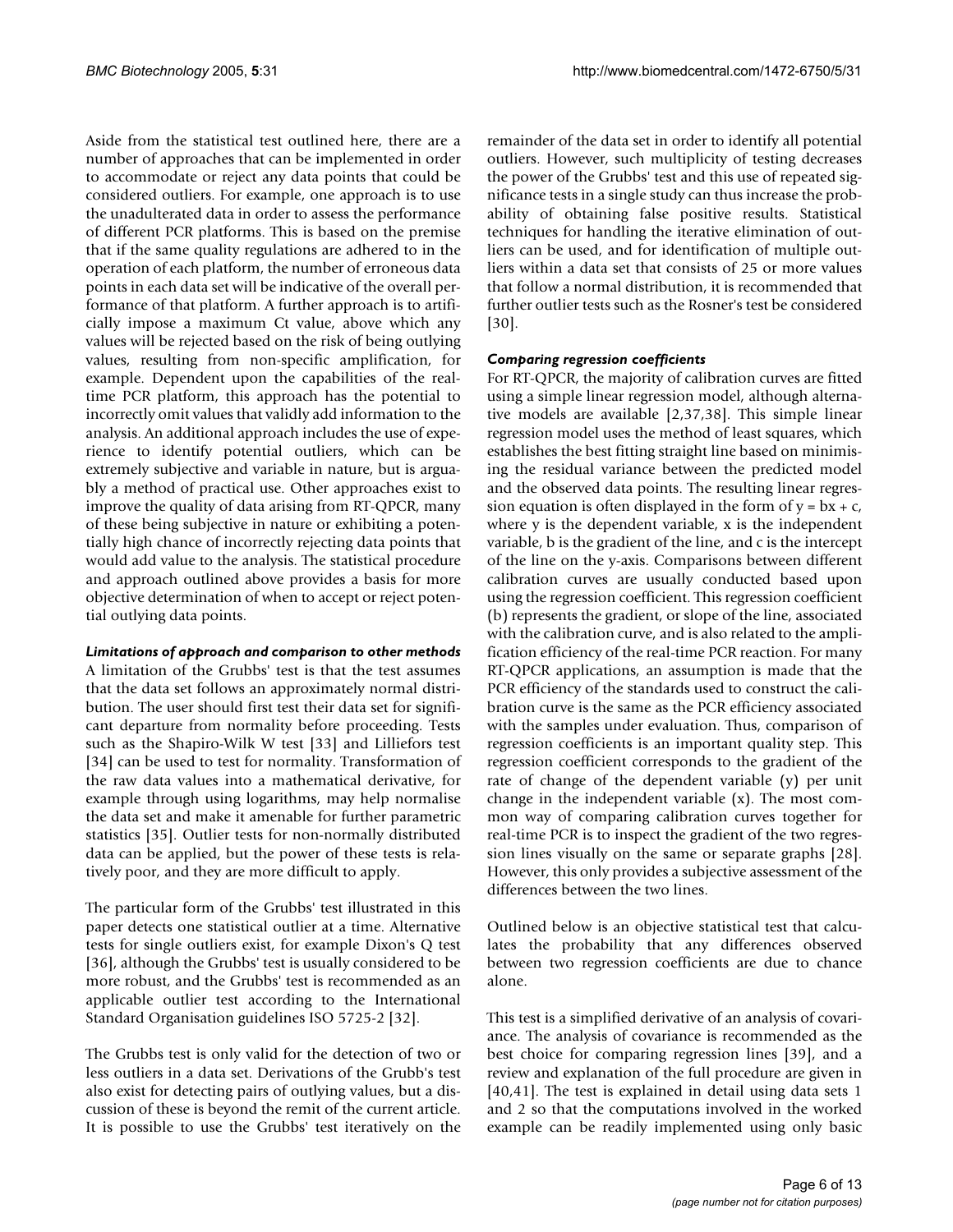spreadsheet software commonly available to the bio-analytical community.

The validity of this test is based upon the following assumptions:

• Simple linear regression is used to produce the calibration curves

• Each of the two data sets have the same values for the independent variable x

• Variances between the data sets are statistically equal

Data sets 1 and 2 are described in Table 2. These were analysed by simple linear regression as shown in Table 3 in order to produce two calibration curves (Figure 2). This resulted in two estimates of the regression coefficients  $(b_1)$ and  $b<sub>2</sub>$ ) associated with each of the calibration curves for data set 1 and 2 respectively. From this analysis:

 $b_1 = -5.5815$ 

 $b_2 = -5.2301$ 

These two regression coefficient estimates are similar, but the magnitude of the regression coefficient b1 is slightly larger than b2. Figure 2 also illustrates that the two regression lines appear to converge at low copy number values, whilst they diverge at higher copy number values.

The objective test for differences between the two regression coefficients uses the calculation of a term called the heterogeneity of regression coefficients. This heterogeneity of regression coefficients tests the null hypothesis that  $b_1$  and  $b_2$  are estimates of the same gradient. This can be calculated using the following formulae:

Heterogeneity of regression coefficients  $SS = \sum$  (Regres*i n* ∑ = 1

sion SS) – (Joint Regression SS) where 'SS' is equal to the Sum of Squares.

The  $\sum$  (Regression SS) is equal to the sum of squares *i n*  $\sum_{i=1}$ 1

associated with the regression item, where the Sigma symbol is used to indicate that this is summed across both data sets 1 and 2. These values relate to the regression items from the analysis of variance tables which are produced in the original regression analysis conducted on data sets 1 and 2, as illustrated in Table 3. The Regression SS characterises the component of the variation in the



#### Figure 2

**Calibration curves associated with data sets 1 and 2**. Calibration curves are produced by simple linear regression based on values from seven standards. Regression equations, R2 values and regression coefficients associated with both data sets are shown towards the bottom of the graph.

dependent variable (y) that is accountable by the independent variable (x).

From Table 3, the Regression SS for data set 1 was 217.6061, and the Regression SS for data set 2 was 190.9423. Therefore the  $\sum$  (Regression SS) was equal to 408.5484. *i n*  $\sum_{i=1}$ 1

The Joint Regression SS uses the Sum of the Products (SP) and is calculated as:

Joint Regression SS = 
$$
\frac{\left(\sum_{i=1}^{n} SP_{[x,y]}\right)^{2}}{\sum_{i=1}^{n} SS_{[x]}}
$$

Where  $\sum$  SP<sub>[x, y]</sub> is the Sum of the Products for x and y *i n*  $\sum_{i=1}$ 1

summed across both data sets, and  $\sum_{}^{}$   $\delta\mathrm{S}_{[\mathrm{x}]}$  is the Sum of *i n*  $\sum_{i=1}$ 1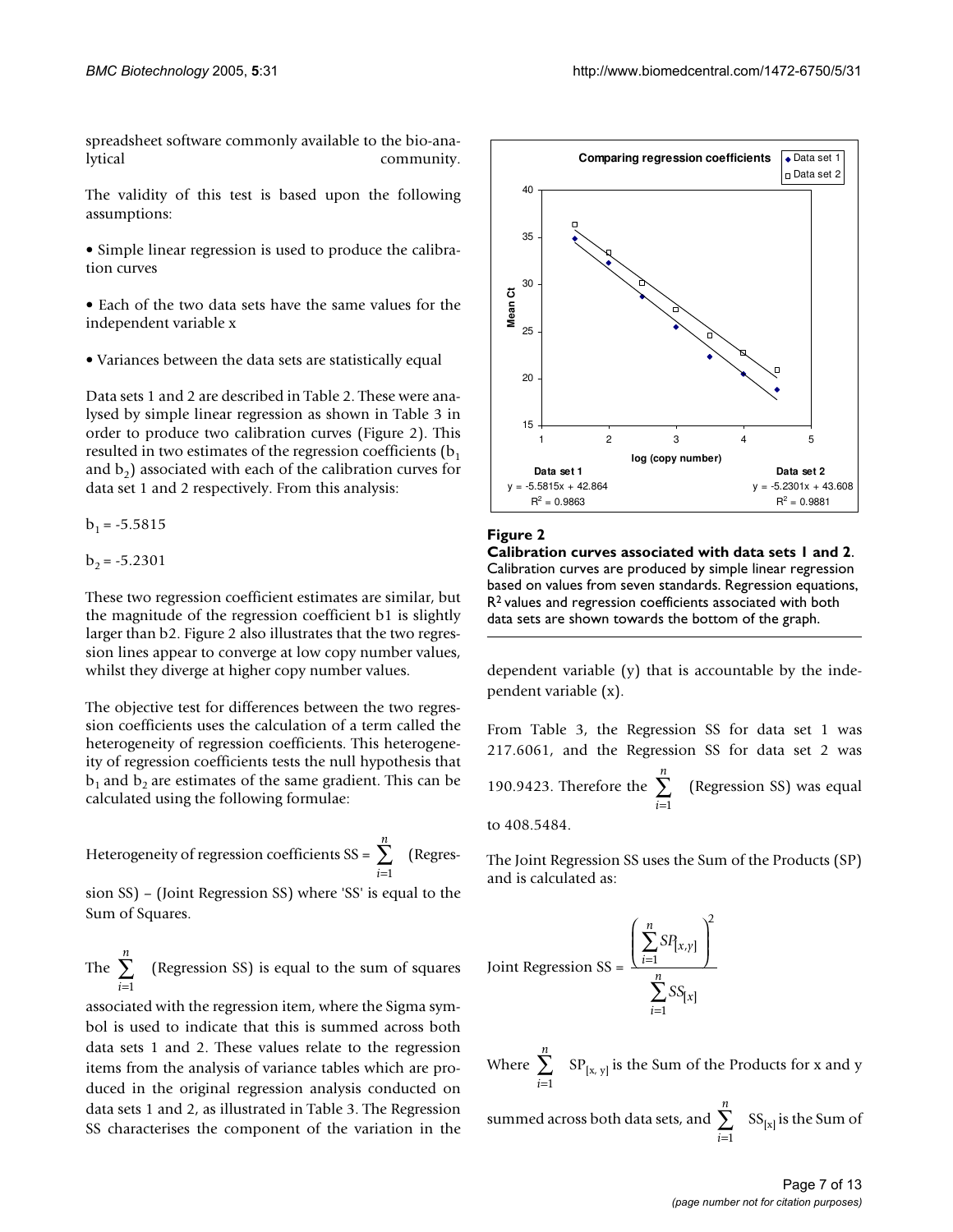| Table 2: Description of data sets 1 and 2 used for comparing regression coefficients. Data sets 1 and 2 were produced based on                |
|-----------------------------------------------------------------------------------------------------------------------------------------------|
| measuring the instrument response (Ct values) in relation to a range of standards of known copy number. The copy numbers of these             |
| standards are displayed in the first column, with the log to the base 10 of these copy numbers displayed in the second column. The $Y_1$      |
| column shows the Ct values corresponding to data set I from the first RT-QPCR platform, whilst the Y <sub>2</sub> columns shows the Ct values |
| corresponding to data set 2 from the second RT-QPCR platform.                                                                                 |

| DNA copy nu | Log (DNA copy nu) |       |       |
|-------------|-------------------|-------|-------|
| 31628       | 4.5               | 18.79 | 20.93 |
| 10000       | 4                 | 20.47 | 22.74 |
| 3162        | 3.5               | 22.31 | 24.56 |
| 1000        |                   | 25.44 | 27.31 |
| 316         | 2.5               | 28.74 | 30.11 |
| 100         |                   | 32.24 | 33.38 |
| 32          | ۱.5               | 34.82 | 36.37 |

Squares of x summed across both data sets. Within a data set, these terms are further defined as follows:

$$
SP_{[x,y]} = \sum_{i=1}^{n} (x_i - \overline{x})(y_i - \overline{y})
$$

and

$$
SS_{[x]} = \sum_{i=1}^{n} (x_i - \overline{x})^2
$$

Using this formulae the  $SP_{[x, y]}$  for data set 1 is calculated as -38.9871, and the  $SP_{[x, y]}$  for data set 2 is calculated as -36.5205. Hence:

$$
\sum_{i=1}^{n} \left( S P_{x,y} \right)^2 = 5701.389
$$

The denominator for the Joint regression Sum of Squares is the summation of the sum of squares for data sets 1 and 2. As both data sets use the same values associated with the independent variable x, then the Sum of Squares of x for both data sets is the same. Hence:

$$
\sum_{i=1}^{n} SS_{[x]} = 2\sum (x_i - \overline{x})^2
$$

The Sum of Squares of x for data set 1 is calculated as 6.985063, thus:

$$
\sum_{i=1}^{n} SS_{[x]} = 13.9701
$$

For the Joint Regression SS, both the numerator and denominator have been evaluated, which gives a value of 408.1129.

Values for both items in the Heterogeneity of Regression coefficients have now been calculated. Thus:

Heterogeneity of Regression coefficients = 408.5484 –  $408.1129 = 0.4355$ .

To test if  $b_1$  and  $b_2$  are significantly different from one another, the Heterogeneity of regression coefficients SS is

divided by 
$$
\sum_{i=1}^{n}
$$
 Residual SS

Where:

$$
\sum_{i=1}^{n} \quad \text{Residual SS} = \text{Residual SS}[\mathbf{b}_1] + \text{Residual SS}[\mathbf{b}_2]
$$

The  $\sum$  Residual SS is equal to the sum of the residual *i n* ∑ = 1

sum of squares from data sets 1 and 2. These are listed in the analysis of variance tables associated with the original two regression analyses (Table 3).

Residual SS = 
$$
3.03 + 2.30 = 5.33
$$

The degrees of freedom for each individual residual SS are (n-2) which equals 5, where n is the number of points plotted on the calibration curve. Thus, where n is the same between the two regressions, as in this worked example,

the degrees of freedom relating to the  $\sum$  Residual SS is calculated as (n-2)\*2, which equals 10. This Residual SS *i n*  $\sum_{i=1}$ 1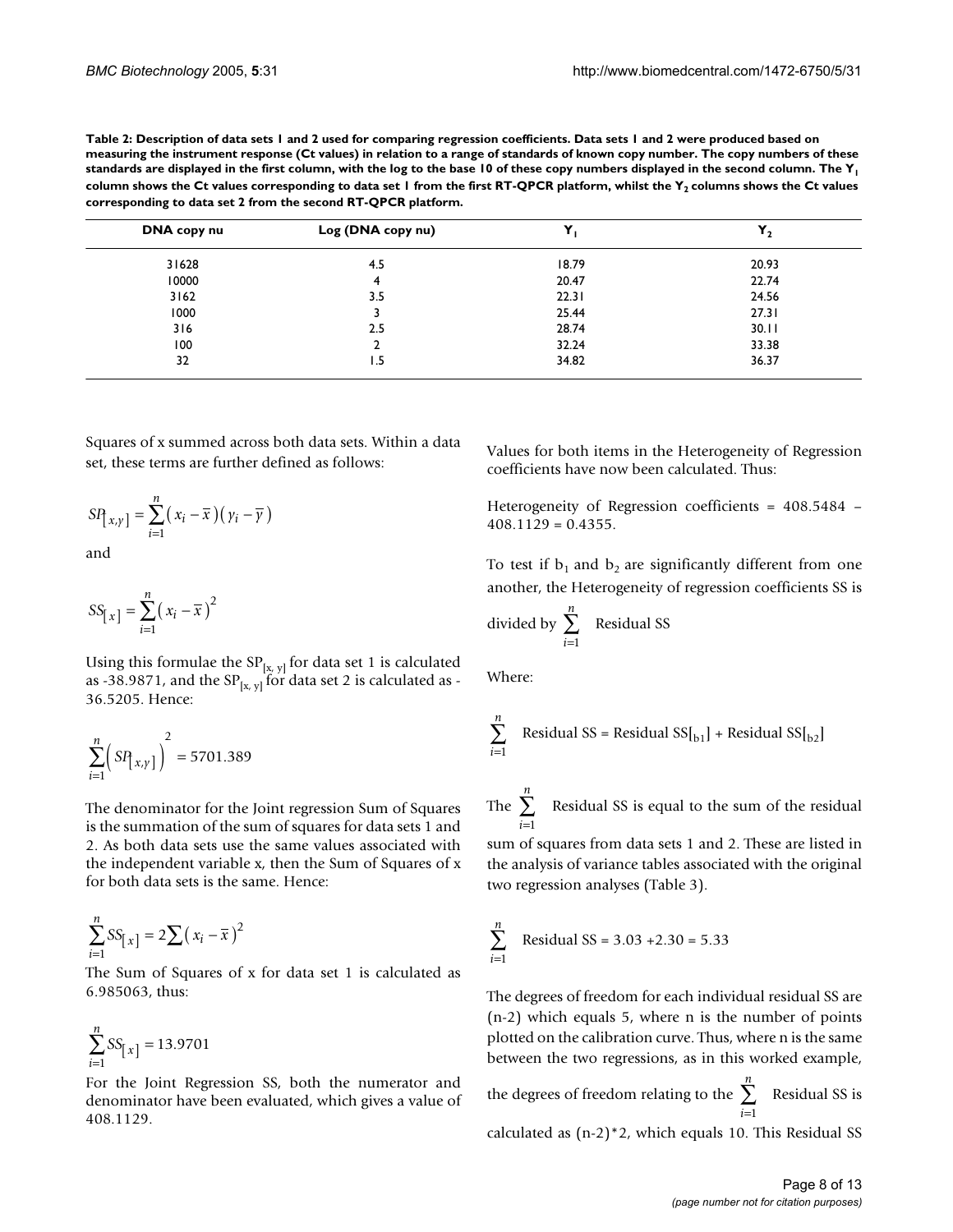| Data set I |    |        |           |        |         |  |
|------------|----|--------|-----------|--------|---------|--|
| Item       | df | SS     | <b>MS</b> | F      | P       |  |
| Regression |    | 217.61 | 217.61    | 358.77 | < 0.001 |  |
| Residual   | 5  | 3.03   | 0.61      |        |         |  |
| Total      | 6  | 220.64 |           |        |         |  |
| Data set 2 |    |        |           |        |         |  |
| Item       | df | SS     | <b>MS</b> | F      | P       |  |
| Regression |    | 190.94 | 190.94    | 415.67 | < 0.001 |  |
| Residual   | 5  | 2.30   | 0.46      |        |         |  |
| Total      | 6  | 193.24 |           |        |         |  |

**Table 3: ANOVA table associated with simple linear regression analysis of data sets 1 and 2.**

**df**: degrees of freedom; **SS**: sum of squares; **MS**: mean squares: **F**: F variance ratio; **P**: probability associated with F variance ratio.

characterises that proportion of the variation in y that is not dependent upon x for both regression models. Thus, the Residual SS is a measure of the amount of variation left over in the experiment, which is not accounted for by both models.

An F-variance ratio test can then be used to test if the variance associated with the Heterogeneity of regression coefficients SS is significantly greater than the variance associated with the Residual SS, as shown in Table 4.

For this test, the null hypothesis  $(H_0)$  assumes that there is no significant difference between the two regression coefficients. The P value then represents the probability that the difference between the two regression estimates is purely due to chance. Adopting common statistical probability threshold values, if the P value is below 5% ( $P \le$ 0.05) the null hypothesis is rejected. If  $P < 0.05$  the alternative hypothesis is accepted, and the difference between the two regression estimates is real and the estimates are significantly different. In the example illustrated above, the P value was equal to 0.39, which indicated that the regression coefficients associated with the calibration curves produced by the two RT-QPCR platforms were not significantly different from one another.

This objective comparison between two calibration curves is useful as the statistical test takes into account the majority of those variables inherent in normal regression analysis. For example, the test uses the regression sum of squares associated with both calibration curves, which represents that part of the variation in the dependent variable (Ct) that is accountable for by the independent variable (log of the DNA concentration). Thus, the regression sum of squares is a measure of how well the linear regression model fits the experimental data. In addition, the test takes into account the residual sum of squares associated with the calibration curves, which is an estimate of the amount of variation remaining in the experimental data that is not explained by the linear regression model. Because the number of degrees of freedom associated with such items as the heterogeneity of regression coefficients sum of squares and the joint remainder sum of squares can be calculated, variance estimates can be made. These estimates then facilitate an F variance ratio test that can be used to predict the probability that differences arise between the two regression coefficients due to chance alone.

Based on conventional RT-QPCR theory [42], the regression coefficient and the PCR amplification efficiency are related according to the following equation:

$$
b = -\left(\frac{1}{\log E}\right)
$$

where E = efficiency of PCR reaction. Thus any differences observed between the regression coefficients associated with the two calibration curves will also be related to the two PCR amplification efficiencies associated with the data sets. Small changes in both E, and hence b can influence results substantially, hence it is important that b and E are compared in some way. Whilst this aspect has been recognised for some time, no advice has been given regarding a statistical or objective test on how to achieve this for RT-QPCR studies. The test described in this paper shows one potential way of meeting this requirement.

The above technique may be usefully applied in further situations to objectively compare the gradients associated with two calibration curves. For example, it would be applicable to use the statistical approach in relation to historical data sets. A calibration curve based on a current data set may be compared to a calibration curve conducted six months previously. This may be conducted in order to qualify if a reference material is behaving comparably between the two time points. Any significant differences between the two calibration curves may be due to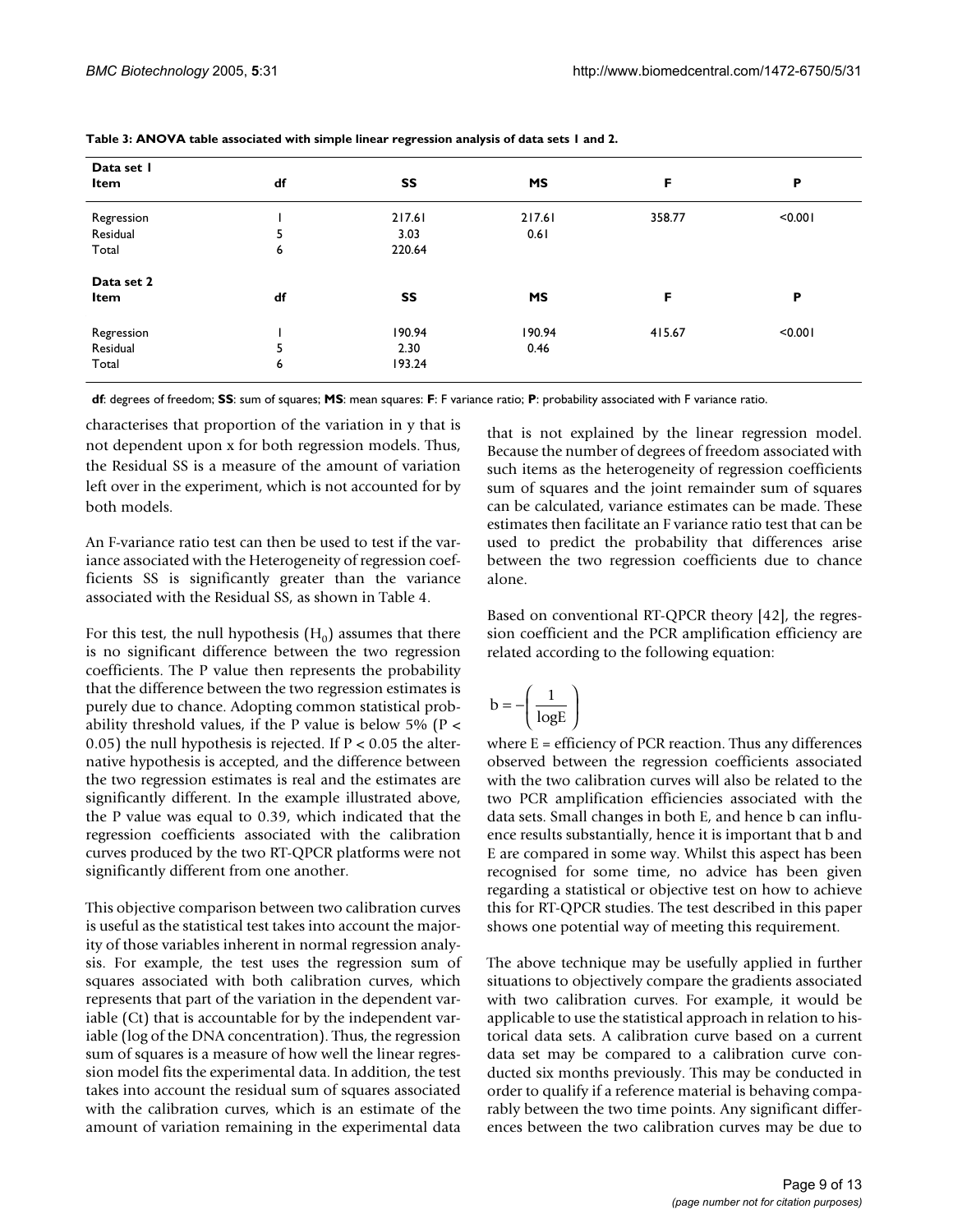| <b>Item</b>                                          | df | SS            | <b>MS</b>      |       |          |
|------------------------------------------------------|----|---------------|----------------|-------|----------|
| Heterogeneity of regression coefficients<br>Residual | 10 | 0.436<br>5.33 | 0.436<br>0.533 | 0.817 | 0.387263 |

#### **Table 4: ANOVA table associated with heterogeneity of regression coefficients using basic spreadsheet software.**

**df**: degrees of freedom; **SS**: sum of squares; **MS**: mean squares: **F**: F variance ratio; **P**: probability associated with F variance ratio.

stability or other issues, and are worth investigating further before using the reference material for any additional analytical work. Furthermore, the technique for comparing regression coefficients can be implemented when examining two calibration curves that have been produced using methods that are similar except for one factor. For example, the statistical technique can be applied when standard curves are produced from the same analytical standards but use different real time PCR platforms. In this example, the scientist may wish to compare the calibration curves between the platforms in order to determine if they are essentially giving the same estimates. Additionally, the technique can be applied when the sources of the standards used to produce the calibration curve are different. For example, calibration curves on the same real-time PCR platform may be produced using plasmid or genomic DNA which have been quantified and diluted to the same concentration. The analyst may then want to objectively compare the gradient associated with each of the calibration curves in order to determine statistically if they are operating to the same efficiency. More mundane, but no less important applications of the technique would involve examining the relationship between two calibration curves based on replicate runs of the same experiment in order to determine if significant differences occur.

#### *Limitations of approach and comparability with other methods*

The test described above has been explained in detail, to facilitate its implementation using only the basic functions found in standard spreadsheet software. Similar results can also be achieved if more specialised statistical software is available to the analyst. However, knowledge of statistical expressions, and familiarity regarding terminology that may be specific to the software package is often assumed.

Statistical tests for the difference between regression coefficients can be implemented using an analysis of covariance approach through a general linear model. [43,44]. The specific details concerning the theory behind this model can be found in [45], but a brief description of the application of the analysis of covariance is given here. The general linear model can be used to test three hypotheses: that the two gradients are significantly different from zero; that the gradients of the two lines are the same (heterogeneity of regression coefficients); and the hypothesis of equality of intercepts (the point where both lines cross the y-axis is the same). Using statistical software this can be achieved by specifying the Ct value as the response variable and the log (copy number) as the covariate. In addition, the model used to make the comparison is specified as the interaction between the two variables. Using data sets 1 and 2, an analysis of covariance results table is shown in Table 5.

The null hypothesis associated with the 'Intercept' item is that there are no significant differences between the intercepts associated with the two regression lines. As the P value is not significant, it is accepted that any differences observed between the intercepts associated with both lines was purely due to chance alone.

With reference to the 'Slope' item, the null hypotheses states that the gradients are not significantly different from zero. As the associated P value indicates the test is statistically significant, it is accepted that the gradients associated with the two regression lines was different from zero.

Finally, the null hypothesis associated with the 'Heterogeneity of regression coefficients' item is the same as the original test described above. This specifies that there are no significant differences between the two estimates of the regression coefficients. The P value associated with this item is non-significant, therefore the null hypothesis is accepted that there are no differences between the two gradients. The degrees of freedom, sum of squares, mean square estimates, F and P values associated with the basic test described above, and the analysis of covariance using statistical software are exactly the same.

The test for comparing regression coefficients, as described in this paper, is applicable for two calibration curves. The technique can be further extended to three or more calibration curves by computing additional statistics inclusive of the sum of squares and sum of products for the additional data sets, and taking into account the joint remainder sum of squares associated with all data sets. Additionally, the technique is potentially applicable to data sets which have been measured at different intervals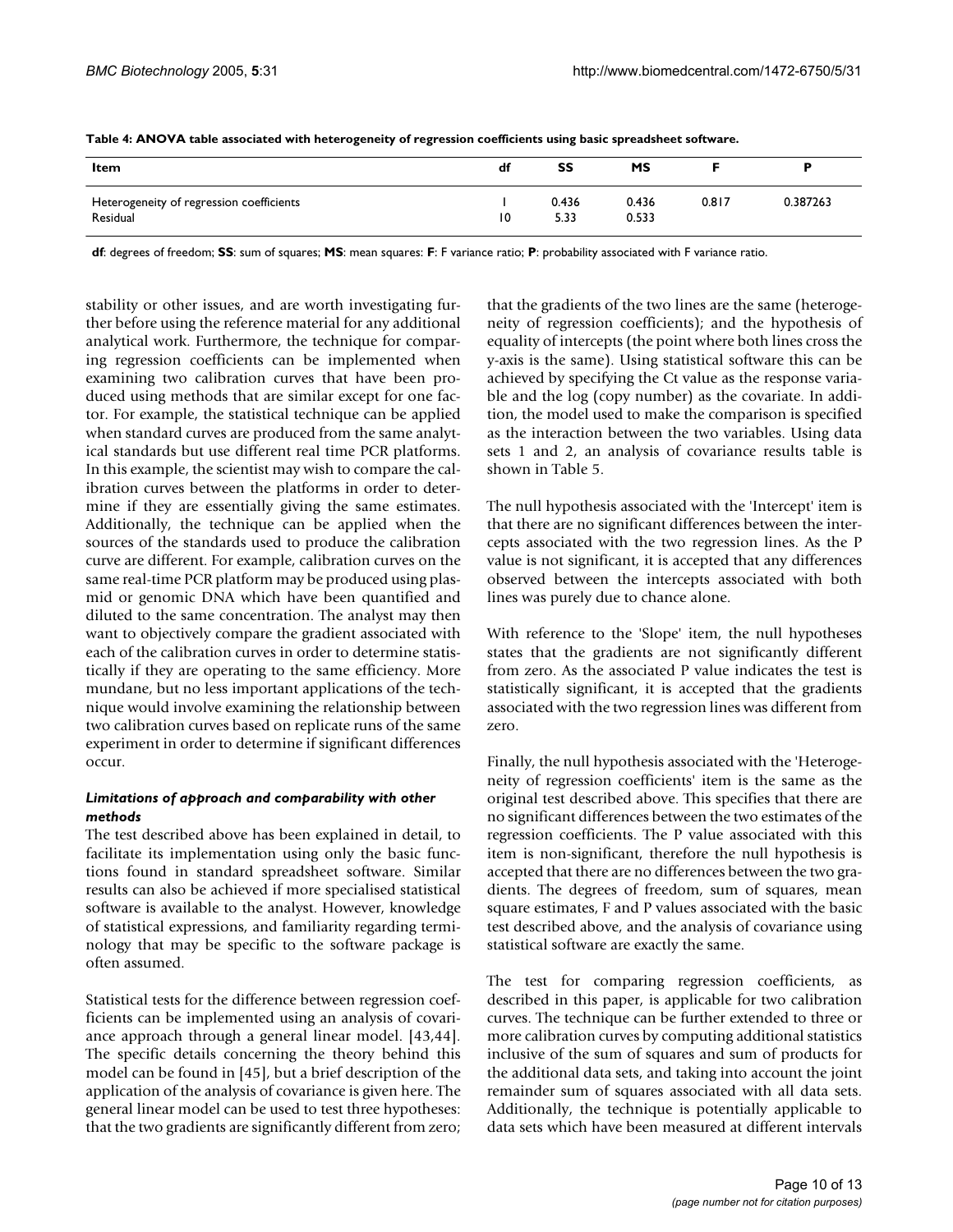| <b>Item</b>                              | df | SS      | <b>MS</b> |         |            |
|------------------------------------------|----|---------|-----------|---------|------------|
| Intercept                                |    | 0.190   | 0.190     | 0.357   | 0.563273   |
| Slope                                    |    | 408.113 | 408.113   | 765.766 | < 0.000001 |
| Heterogeneity of regression coefficients |    | 0.436   | 0.436     | 0.817   | 0.387263   |
| Error                                    | 10 | 5.329   | 0.533     |         |            |

**Table 5: Table associated with analysis of covariance using advanced statistical software.**

**df**: degrees of freedom; **SS**: sum of squares; **MS**: mean squares: **F**: F variance ratio; **P**: probability associated with F variance ratio.

and points for the independent x variable. However, care must be taken in this respect, as the interpretation of the results may be further complicated as comparisons are not independent of each other. Such non-orthogonal comparisons can render statistical conclusions invalid. Due to the complexity involved in these further calculations, the use of specific statistical software in order to conduct the analysis of covariance using the general linear model is suggested. Additionally, because of the multiplicity of testing between pairs of regression lines, the chance of error increases so a more stringent significance level should be adopted. These further extensions to the technique are discussed in [39-41,43-45].

## **Conclusion**

RT-QPCR has become established as a benchmark in many areas for trace detection of DNA, and is increasingly being used in legislative and regulatory enforcement. Because of the increased focus on the technique, it is of paramount importance that all factors that can contribute to significant measurement uncertainty in the end result of the assay are identified. Currently, most of this evaluation of measurement uncertainty has concentrated on the experimental work associated with the RT-QPCR process, and little work has been done to investigate the uncertainty at the data handling and processing stage. Previous work [2] identified several aspects associated with the data handling stage that can cause variation in the end result unless standard guidelines are adopted for their implementation. The current paper highlights two additional aspects of data handling that can potentially contribute towards significant measurement uncertainty in the final outcome.

The first aspect involved the identification of potential outlying values associated with a data set, followed by their correct characterisation via an objective statistical test and recommended acceptance or rejection criteria according to ISO guidelines. The second aspect involved an objective test to calculate the probability that two calibration curves were statistically different, enabling the use of a more quantitative approach to comparing regression coefficients than have been previously reported.

The approaches described in this paper illustrate preliminary methods with which to standardise the reporting of results. As is inherent with the application of any statistical tool, these approaches have limitations but they serve to emphasise additional areas where more work needs to be conducted in order to standardise the data handling aspects associated with RT-QPCR assays. Additionally, the approaches are not unique, but their application to the area of real-time PCR is novel.

The focus of the current study is the implementation of statistical techniques in order to examine some factors that can account for variability in results associated with RT-QPCR measurements. This statistical analysis of data helps contribute towards a greater understanding of some of the areas of uncertainty involved in RT-QPCR.

Additional studies have detailed the mathematics associated with RT-QPCR, involving discussions on the use of cycle threshold values and the precision associated with replicate standard curves [21]. Whilst linear standard curves are often used as calibration curves, a recent study has suggested an approach utilising a sigmoidal function to model fluorescence data as an alternative, in order to increase the reliability of RT-QPCR measurements [22]. A further study provides an in-depth review regarding some of the factors that can account for significant variability in RT-QPCR measurements including template, operator, data analysis and subsequent reporting of results [25]. Thus, in any approach to aid in standardisation of RT-QPCR measurements, it is the summation of many studies inclusive of statistics, mathematical modelling, technical and practical approaches that cumulatively provide a better understanding of all components that can add significant uncertainty to a result.

To fully realise and explore the harmonisation of data handling regarding RT-QPCR assays requires collaborative efforts between scientists that routinely conduct the assays and can define the problem, and statisticians that can suggest the optimal approach. It is hoped that by describing these two aspects in detail in this paper, it can be seen that further variation at the data handling stage can contribute to uncertainty in the end result. The procedures outlined in this paper thus have the potential to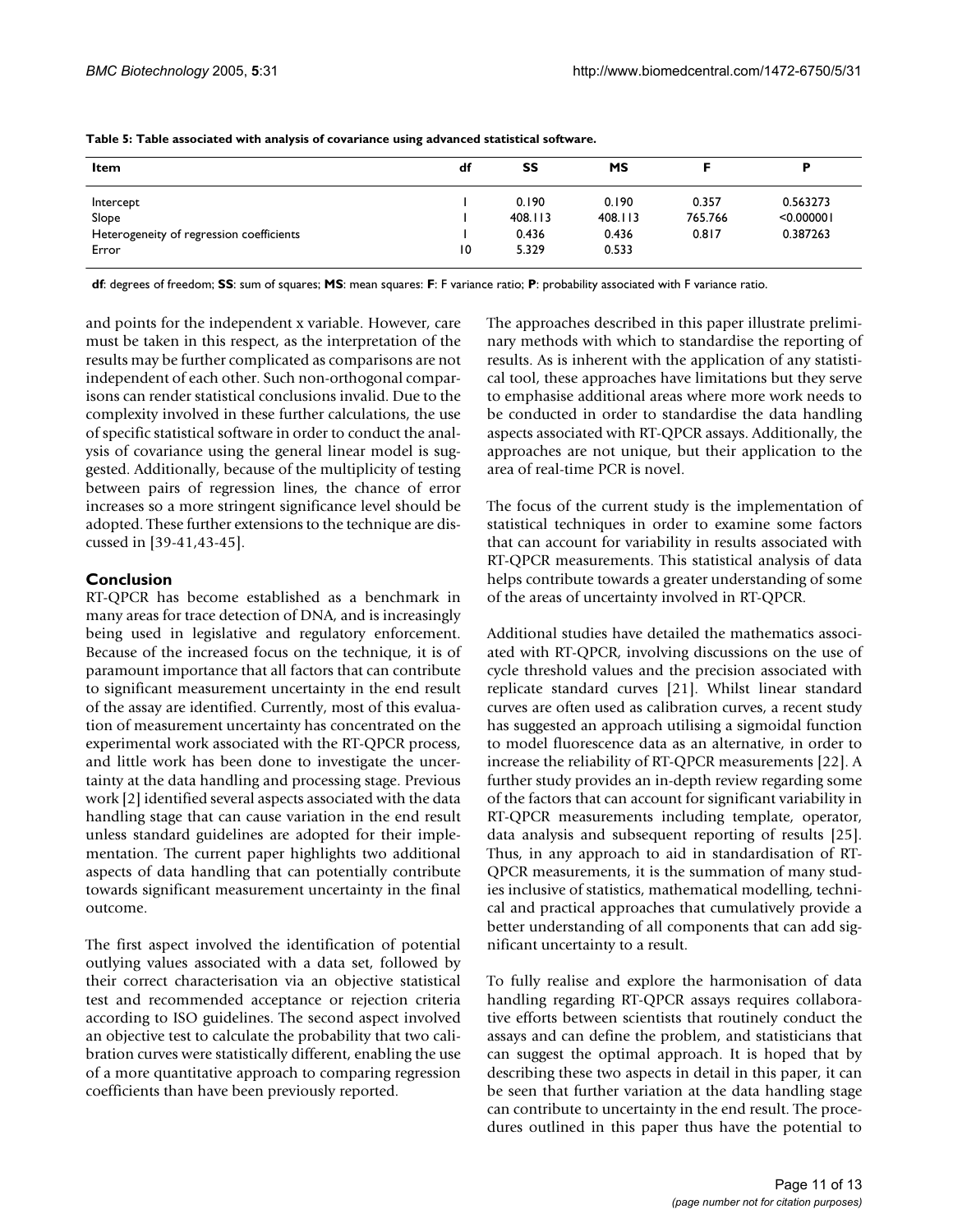contribute towards providing a set of standardised guidelines for the handling and processing of data arising from RT-QPCR methods, to enable a more systematic and controlled approach to interpretation of the end result.

# **Methods**

## *Experimental work*

The data was generated by singleplex RT-QPCR 5'-3' exonuclease assay using two real-time platforms: the DNA Engine Opticon 2® (MJ Research, Inc., USA) and MX3000P Real-Time PCR System (Stratagene, USA). These platforms are primarily used to detect the exponential accumulation of fluorescent moieties arising from PCR-based amplification of a target sequence.

The RT-QPCR assay employed within this study targets the human glyceraldehyde-3-phosphate dehydrogenase (GAPDH) gene and was adapted from a previously developed assay system [46].

The study comprised three replicate analysis plates per platform. Each plate contained seven standards (31623, 10000, 3162, 1000, 316, 100 and 32 genomic equivalent copies) and two sample unknowns (562 and 5623 genomic equivalent copies) for evaluation. All standards and samples within a plate were replicated six times. The standards and sample unknowns were generated by serial dilution from the same source stock, and were devised to ensure equal spacing of the calibration data points when plotted on a logarithmic scale for linear regression analysis.

Amplification reactions (25 µl) were performed using 1  $\times$ Absolute™ QPCR dUTP Mix (ABgene, UK) supplemented with 100 nM ROX (passive reference dye), 450 nM GAPDH-FWD and GAPDH-REV primers, 225 nM GAPDH-Probe (FAM and TAMRA labelled probe), and variable concentrations (expressed in genomic equivalents) of Human Genomic DNA: Female (Promega, UK). Primers and probes were supplied by Sigma-Genosys (UK).

Reactions were run on the two platforms using the following thermal cycling parameters: 50°C for 2 min, 95°C for 10 min and 60 cycles of 95°C for 15 s, 60°C for 1 min. RT-QPCR reactions were performed in accordance with the equipment manufacturer's instructions (MX3000P™ Real-Time PCR System On-line Help; DNA Engine Opticon™ System Operations Manual) and reagent manufacturer's instructions (Absolute™ QPCR Mixes product insert- Abgene 2003).

Analyses were performed in accordance with the manufacturer's recommendations using platform specific software: MX3000P v1.01 (MX3000P Real-Time PCR System) and Opticon Monitor™ v1.03 (DNA Engine Opticon 2®). Statistical analysis of the data was performed using Statistica 6.0 software (Statsoft Inc., USA).

# *Preliminary statistical analysis*

For each of the two platforms independently, a two-way analysis of variance (ANOVA) was used to test for significant differences. The two factors examined were plates and samples (results not shown). The results from both platforms showed that at the 95% level of confidence, there was a non-significant interaction ( $P > 0.05$ ) between the samples and the three replicate plates within a platform, implying that the samples were behaving consistently between the plates. This gave sufficient statistical justification in order to pool the three plates within a platform together so that each sample was represented by 18 replicates.

## *Outlier testing*

Data produced from both platforms was tested for outlying values. Data set 3 was derived from the experimental data set and consisted of three selected samples from the Opticon 2 platform: sample X (316 copies of genome), sample Y (562 copies of genome) and sample Z (5623 copies of genome). Each sample within Data set 3 was represented by a replication factor of 18. Data set 3 was used to illustrate the application of the outlier test.

# *Comparing regression coefficients*

Data sets 1 and 2 represented data from the seven standards used to produce calibration curves in the experimental data set from the MX3000P and Opticon 2 platforms respectively. These data sets were used for comparing regression coefficients based on the calibration curve produced by each platform. Each of the seven standards was replicated 18 times.

# **Authors' contributions**

GJN conceived of the study and conducted all experimental laboratory work to generate the data. MJB advised on the experimental work, carried out the statistical analysis and modeling associated with the data, and drafted the manuscript. CAF managed the project and coordinated all activities. NH provided additional background material and helped to draft the manuscript. All authors read and approved the final manuscript.

#### **Acknowledgements**

The authors thank Michael Griffiths, for his valuable help and additional advice regarding the statistical content of this paper.

The approaches described in this paper were developed through ideas arising from a project supported by the United Kingdom Food Standards Agency (UK), and additionally funded through LGC's Technology Strategy Programme.